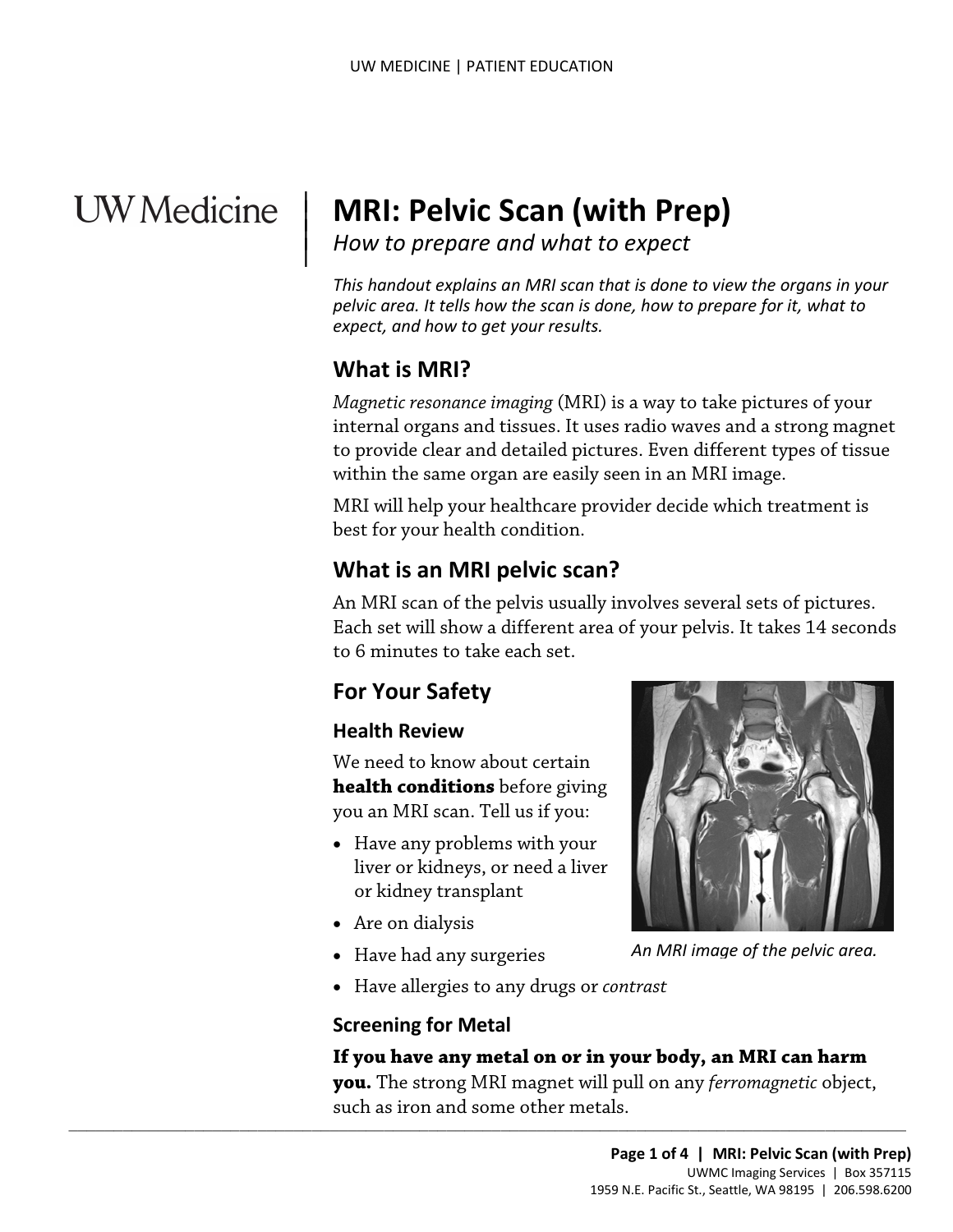This is why we need to know if you have any metal in or on your body before we give you an MRI scan. Even small amounts of metal that will not harm your body can ruin the MRI image.

Please tell our staff if you have:

- Aneurysm clips, a heart pacemaker (or artificial heart valve), an implanted port, an infusion catheter (such as Port-o-cath, Infusaport, or Lifeport), an intrauterine device (IUD), any metal plates, clips, pins, screws, or surgical staples, a prosthetic hip, or any implanted metal object in your body
	- Most times, surgical staples, clips, plates, pins, and screws are not a risk during MRI if they have been in place for more than 4 to 6 weeks. If needed, we may do an X-ray to check for metal.
- Tattoos or permanent eyeliner
- Medicine patches
- A bullet or shrapnel in your body
- Ever worked with metal

# **How do I prepare?**

- • Please talk with your referring provider if you have any concerns • Tattoos or permanent eyeliner<br>
• Medicine patches<br>
• A bullet or shrapnel in your body<br>
• Ever worked with metal<br> **How do I prepare?**<br>
• Please talk with your referring provider if you have any concern about managing pain or anxiety during your MRI scan.
	- *Women:* Tell your provider if you are pregnant or breastfeeding, or if there is any chance you could be pregnant.
	- If you take iron medicines or supplements, you must stop taking them 48 hours before your scan. Please talk with the provider who prescribed them if you have concerns.
	- If your scan is in the **morning**:
		- The evening before your scan, have a light dinner, such as eggs or a sandwich.
		- Do **not** eat breakfast on the morning of your scan.
	- If your scan is in the **afternoon**:

 $\_$  ,  $\_$  ,  $\_$  ,  $\_$  ,  $\_$  ,  $\_$  ,  $\_$  ,  $\_$  ,  $\_$  ,  $\_$  ,  $\_$  ,  $\_$  ,  $\_$  ,  $\_$  ,  $\_$  ,  $\_$  ,  $\_$  ,  $\_$  ,  $\_$  ,  $\_$  ,  $\_$  ,  $\_$  ,  $\_$  ,  $\_$  ,  $\_$  ,  $\_$  ,  $\_$  ,  $\_$  ,  $\_$  ,  $\_$  ,  $\_$  ,  $\_$  ,  $\_$  ,  $\_$  ,  $\_$  ,  $\_$  ,  $\_$  ,

- On the morning of your scan, have a light breakfast, such as an egg and toast, or cereal.
- Do **not** eat lunch.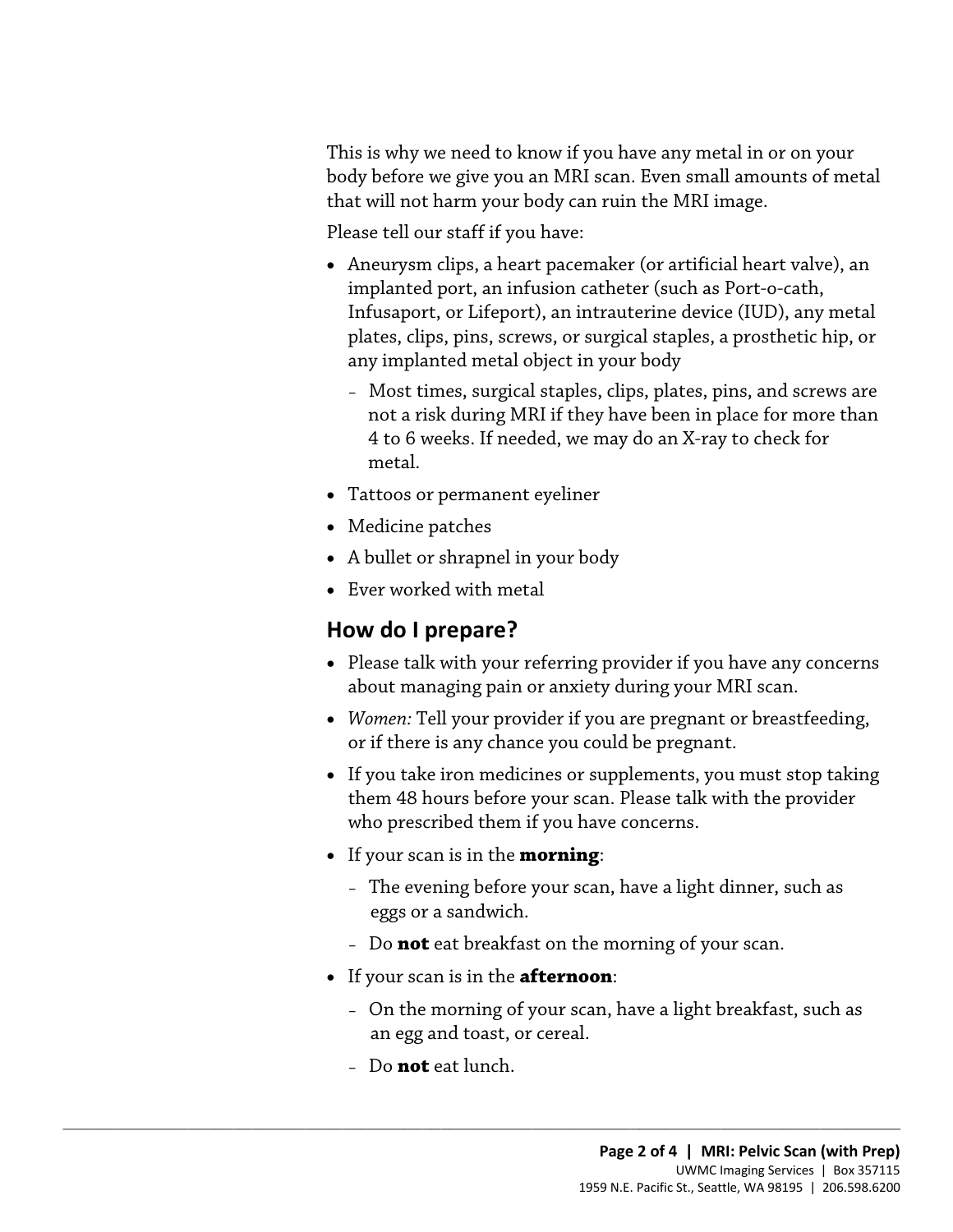#### **On the Day of Your Scan**

- • **Remove anything that might contain metal.** This includes:
	- Makeup and nail polish
	- Hairpins
	- Jewelry
	- Glasses, hearing aids, and any removable dental work
- Take your regular medicines.
- • **Starting 4 hours before your scan time:** Do **not** eat any solid food.
- It is OK to drink liquids that do not contain caffeine, milk, or chocolate up to 1 hour before your scan.
- **Starting 1 hour before your scan:** Do **not** eat or drink anything.
- anything.<br>
 You must change into a hospital gown before your scan. We will<br>
give you a gown when you arrive in the MRI department.<br>
 If you have an insulin pump or a patch that delivers any type of<br>
drug, we will ask you • You must change into a hospital gown before your scan. We will give you a gown when you arrive in the MRI department.
	- drug, we will ask you to remove it. • If you have an insulin pump or a patch that delivers any type of
	- *Women:* Before the scan begins, tell the technologist if there is any chance that you could be pregnant.

# **What happens during the scan?**

- You will lie on a sliding table. The technologist will help get you into position.
- • We will give you medicine that will reduce motion in your bowels for a short time. This allows us to get the best possible pictures.
- We will place a device called a *surface coil* on your pelvis.
- The technologist will slide the table inside the MRI unit and then leave the room to take the pictures.
- You will be able to talk with the [technologist](javascript:glossAry() through an intercom.
- We will ask you to hold very still as each picture is taken. We may also ask you to hold your breath for some of the pictures.
- The scan usually takes 20 to 45 minutes.

 $\_$  ,  $\_$  ,  $\_$  ,  $\_$  ,  $\_$  ,  $\_$  ,  $\_$  ,  $\_$  ,  $\_$  ,  $\_$  ,  $\_$  ,  $\_$  ,  $\_$  ,  $\_$  ,  $\_$  ,  $\_$  ,  $\_$  ,  $\_$  ,  $\_$  ,  $\_$  ,  $\_$  ,  $\_$  ,  $\_$  ,  $\_$  ,  $\_$  ,  $\_$  ,  $\_$  ,  $\_$  ,  $\_$  ,  $\_$  ,  $\_$  ,  $\_$  ,  $\_$  ,  $\_$  ,  $\_$  ,  $\_$  ,  $\_$  ,

• Sometimes, an injection of [contrast](javascript:glossAry() is used to make certain tissues or blood vessels easier to see. If you need the contrast: